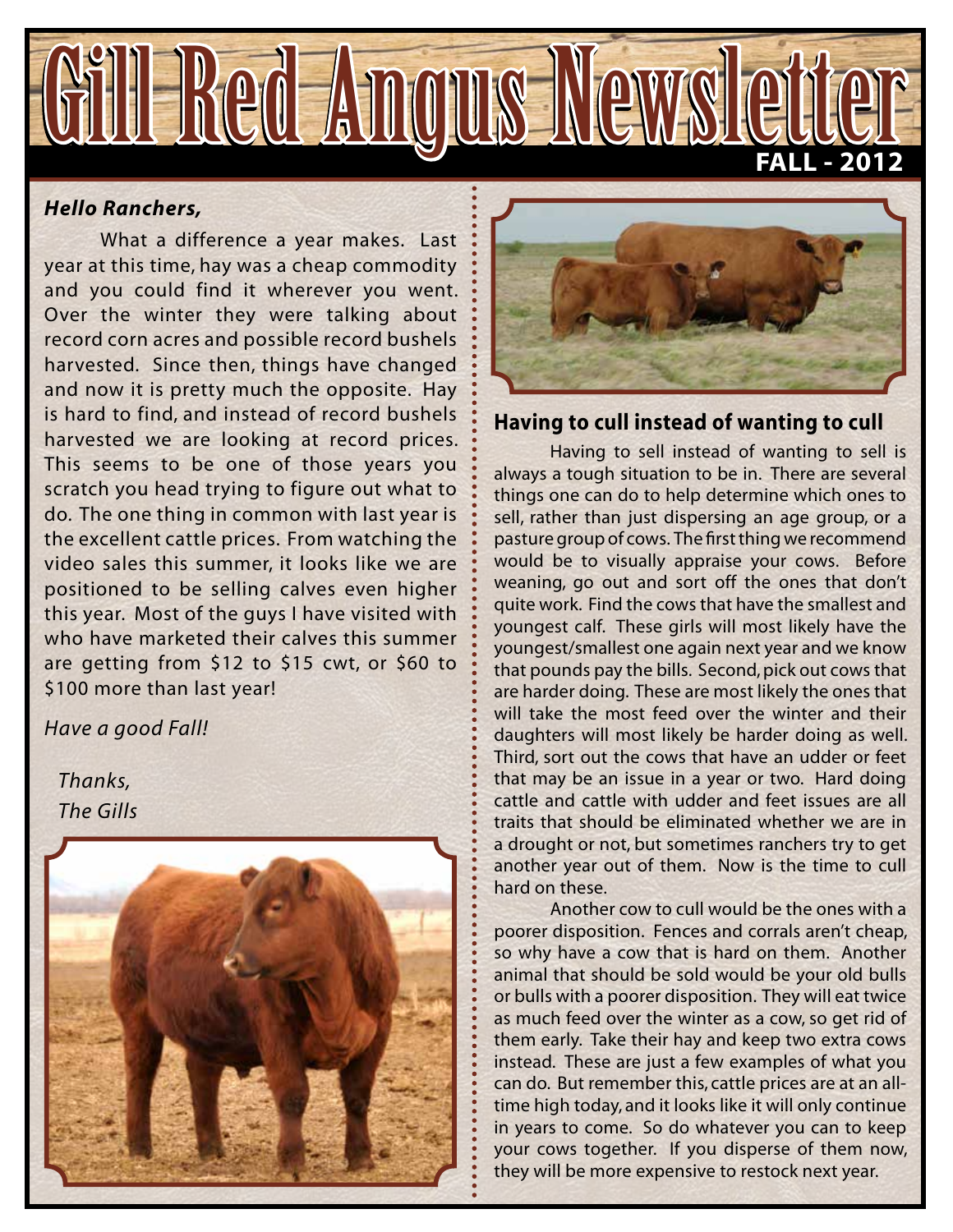# **Our Cowherd**

We are real proud of our herd of cows. When we purchased our first Registered Red Angus cows in 1979, Dad had a goal in mind of having a high maternal herd with extra performance. We have worked real hard and feel we have just that. When we buy/use a herdsire, we make sure we see his dam and other family members if possible. This is real important to us, as some real good bulls may not have a sound made mother. Soundness is real important to us and our customers. Most of our customers either sell or keep their replacement heifers and some do both. So the last thing we want to do is have them use a bull that will take them backwards on their feet, legs, and udder structure. Another thing we pay close attention to is



the ease of flesh on the cows. We only use bulls that will add depth of rib to his daughters. If you ever get the chance to come have a ranch tour, I think you will notice that our cows are real deep bodied, very easy fleshing and sound on the feet and udder. We are proud that our cows do it on their own and stay in great shape! Every year we sell off the



bottom end. We cull out about 10% but then we take another dig at them and sell another 15% as commercial bred cows that are good enough cows, but not something that we should be selling bulls out of. By doing this, we have turned a good herd of cows into a great herd of cows. We replace these cows with our group of natural raised and embryo transplant replacement heifers. This summer we turned bulls in with 180 head of registered heifers. These girls should be better than their dams, but if they aren't they will be on the sell list next year.

## **You Buy, We Bid**

This is a program we started nearly 10 years ago. All you need to do to qualify is become a Gill Red Angus customer. (The more loyal you are to us, the harder we will work for you.)

We believe that if we are lucky enough to be your seed stock provider, then we should do more than just sell you a bull. We also provide you with a service. All ranchers are great at ranching, but their weakest part of their business is marketing. That is where we come in. If you tell us in advance when and where you are selling your calves or yearlings, we will do all we can to locate bidders and buyers. This service has helped put several thousand extra dollars into our customer's pockets. We don't get them all bought, but we do make them all bring more. There has been several times when we have had 2 or 3 different bids on the same set of calves. If you purchased your bulls



from someone who doesn't provide marketing assistance, you would be missing out on these bids. Every bid helps your pocket. So remember, let us know at least a week in advance so we can do all we can to help you out.

## **In the News**

Over the last few years, we have had some articles printed about us and our program. More recently, Bryan was interviewed by Kaddee Coffman and John Andras of Superior Livestock. This interview was recorded and aired on Rural TV on the show Next Stop Auction Block. If you missed it, it is now up on our website along with all of the past articles about Gill Red Angus. Check it out!

# **Facebook**

We use Facebook as a social media outlet to let folks know about the happenings on the ranch. We also use it to promote all of our customer's calves. After you notify us of what, when, and where you are selling, we will try to get them posted on our Facebook page. We currently have over 1200 followers, plus it is on our website for anyone and everyone to read. This is a huge form of advertising for our customers' calves. Check it out and "Like" us as well.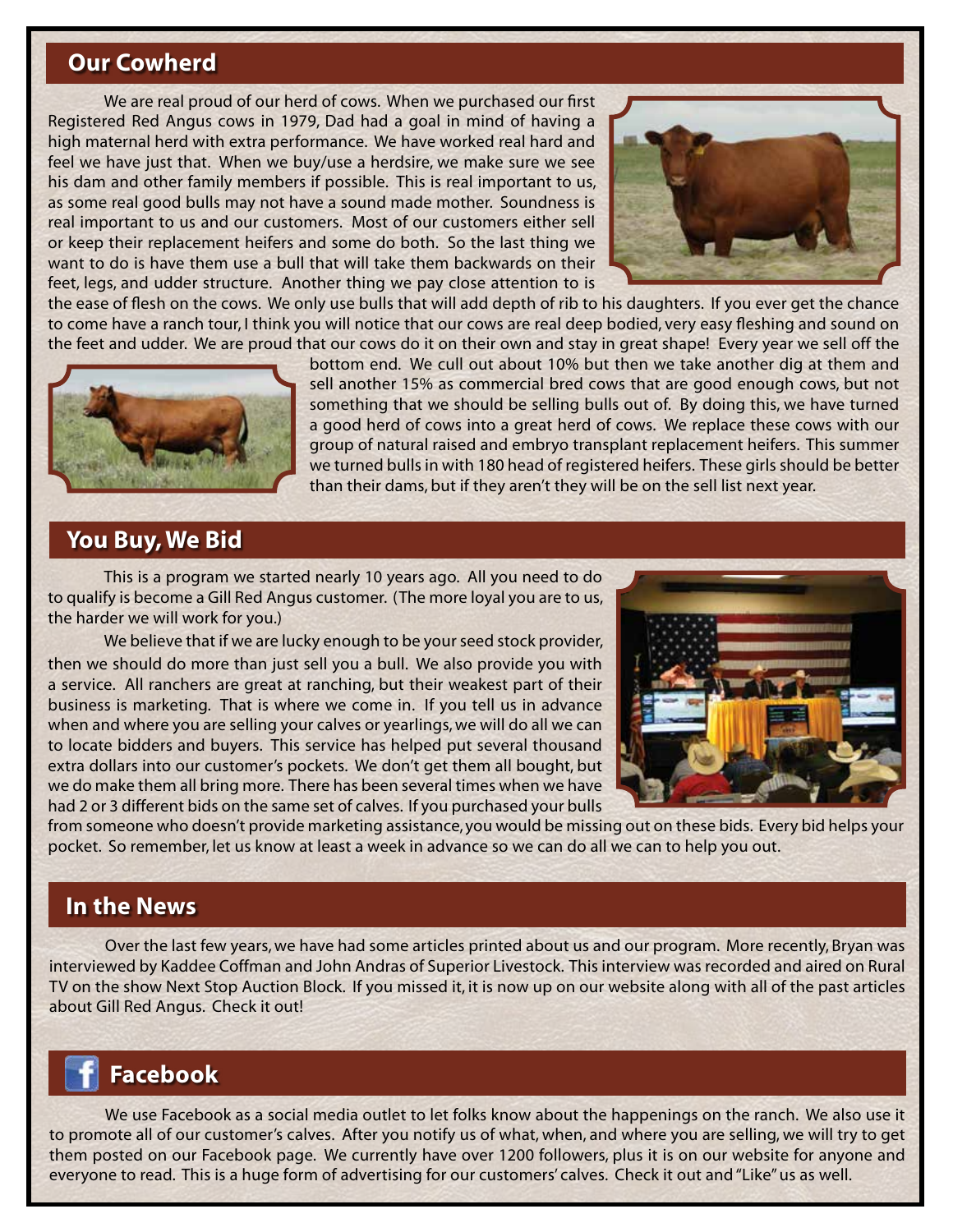# **The Future of the Cattle Market**

Lots of "experts" make predictions every day; sometimes they are way off base and sometimes they are spot on. We are going to give you our prediction of the cattle industry. The world population is growing fast while more and more agriculture land is getting covered up by cities, roads, developments, houses, etc. at a record pace. The space for making beef and grains is becoming less and less every day. Less land and high population growth means we need to make more food on fewer acres. The beef industry has been getting more and more efficient every year. I recently read a study which shows that cattle finished in a feedyard with growth-enhancing technologies are three times more land efficient than organic or grass fed animals. Today's feedyard production technologies make the most efficient use of farmland resources. In fact, if 1950 technology were used to raise the beef today, 165 million more acres of land would be needed. On top of that, beef production per cow has increased from about 400 pounds in the mid-1960s to 585 pounds in 2005. But that being said,



Red & Black Hided calves sired by Red Angus bulls - Notice the Red Angus Yellow Tag

can we keep up with demand? The "experts" are predicting by 2050, the world will use twice the amount of food as we are today.

The U.S. cow herd has been substantially reduced because of the drought. Thousands and thousands of cows have gone to slaughter over the last few years from areas of the country that are not at risk of losing lands to population growth. The nation's cowherd numbers are way down, in fact the lowest numbers since the 50's. These lands will be restocked when the grass comes back. So with the combination of the population expansion, less agriculture land available, and the drought forcing ranchers to sell off, we believe that the demand for replacement females in the near future will be WILD while the demand for the meat will truly be a supply and demand commodity and the prices will get stronger and stronger from here on out.

# *"You buy our bulls, we will bid on your calves!"*

# **Calf Market**

Wow, these calves are selling high! Lots of ranchers have been telling me the market is down. REALLY??? It may be off some compared to some early contracts and what the coffee shop said the calves will be worth this fall. But realistically ranchers are now getting more than they did a year ago. We have purchased or placed a few lots off

video so far this year, and let me tell you, it isn't easy getting them bought as the demand is strong for these good Red Angus steers and replacement heifers. Yes feed is high, but these calf prices are why we all need to figure out how we can keep them around.

When we were at the Big Horn Classic, put on by Superior Livestock at Sheridan, WY, this August, you could just feel the excitement and optimism as the buying/bidding never slowed down. What really stuck out was when a set of reputation calves came up on video. The bidding was real active and these calves always sold for a premium, especially on the heifers. It was quite common to see feeder heifers sell \$20/cwt back from the steer mates, but when a reputation set of replacements came up, look out, the phones were ringing and hands were flying. A good customer of ours, Northern Lites Ranch from NE Montana sold their heifers weighing 540 lbs for \$1.73/cwt while feeder heifer's right before them from the same area/weight sold from \$1.45 to \$1.55/cwt. We were there bidding away and made a difference in the price they got, but never got them. If I remember right, these heifers sold for \$1.60/cwt last year. Congrats guys! Quality and reputation for doing things right is everything when it comes to selling your calves.



Clint Berry, Red Angus Commercial Marketing Manager, Bidding on our customers calves at a Superior Sale for us.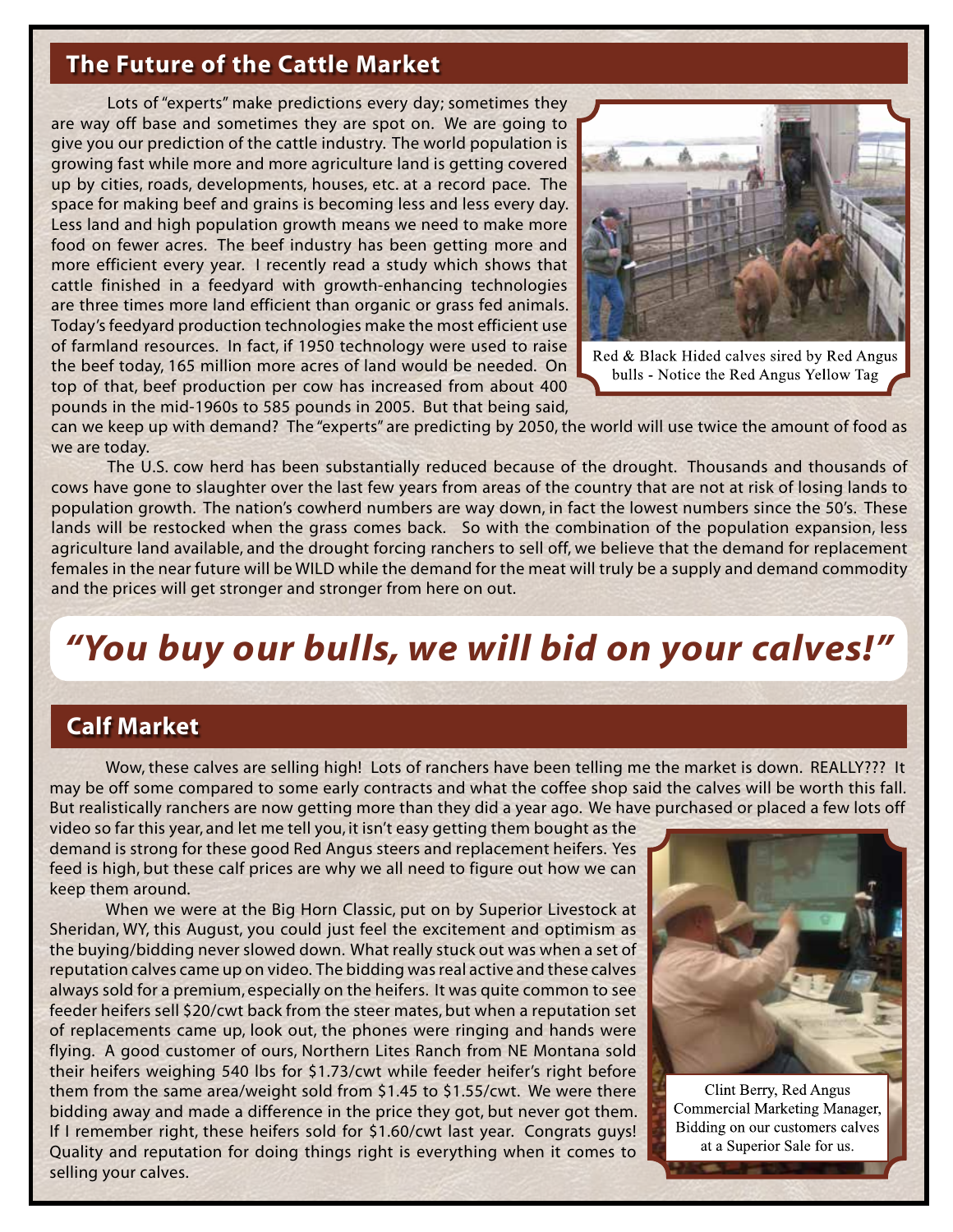# **When you sell**

When you sell, wherever it is and however you do it, there are a few things you need to do beforehand. Please read below and make yourself a check list so you don't leave any money on the table.

- **1.** Vaccinate your calves with the proper vaccinations and have proof you did it in your hands on sale day for the buyers. By vaccinating a few weeks before you sell, your calves will bring a minimum of \$8/cwt more than if they were not vaccinated.
- **2.** Let buyers know when and where you are selling. An easy way to do this if you are a Gill Red Angus customer is to contact us before you sell. We will make calls to potential buyers and to the Red Angus office, who will then send out an email to their buyers list as well.
- **3.** Use the Red Angus Source and Age Tag. It is only \$.99 a tag (less expensive than a traditional tag). This tag has proven to make the seller some extra money.

## **Pre-weaning Shots**

# *Gill Red Angus (VAC) Vaccination Recommendations:* **Vaccinate your calves prior to weaning to the following: 4-way • 7-way • Pasteurella • Mycoplasma**

It only makes sense to get this done. The cost to give pre-weaning shots is hardly anything when you will get at least an \$8/cwt or \$45 return on your investment (assuming a 550 lb calf ). Go buy the vaccine and vaccinate your calves; it pays!

Another perk of being a Gill Red Angus customer is you will qualify for a 3% discount on all your vet supplies through a couple different locations. DeTye vet supply out of Sturgis, SD has been working with us now for eight years. Also, out of Washburn, ND, River Ag will again give us the same discount for the second year in a row. Both DeTye and River Ag already have the least expensive vet supplies in the area, but then you add the discount and you really see the difference. Whether you want to buy from a North Dakota or a South Dakota company, make the call today and get your fall vaccinations from either company, you will be glad you did.



**866-438-7541 701-226-5861**

**All Gill customers can receive a 3% discount on all vet supplies through DeTye Vet Supply or River Ag!**



999999 **RED ANGUS** 

## **Let us know in advance when you are selling**

It is very important that you give us a couple weeks advance notice when and where you plan on selling. If you wait until the last minute, then we cannot contact as many potential buyers, plus we may have to make other arrangement to bid on your calves. We have calves selling nearly every day, sometimes in a couple different locations throughout the fall and winter. We need time for all of it. By calling us well ahead of time, it will make our lives easier and hopefully your pockets fuller.

# **The Red Angus FCCP Source & Age Tag (The Yellow Tag)**

As a Red Angus seed stock provider, we would rather our customers use the Red Angus tag, for a few reasons. First, the more calves that go through the program, the more industry respect there is for our breed, which in turn will open up new marketing programs for Red Hided calves. Secondly, it is by far the most affordable Source and Age program there is at only 99 cents a calf! But if you choose not to use the Red Angus tag, we strongly encourage you to use some sort of a Source and Age program, so you are eligible to receive a top price. Remember, if you don't, you will automatically eliminate all the buyers who want to feed only Source and Aged cattle. Why eliminate a potential buyer? Every extra bid is another dollar in your pocket!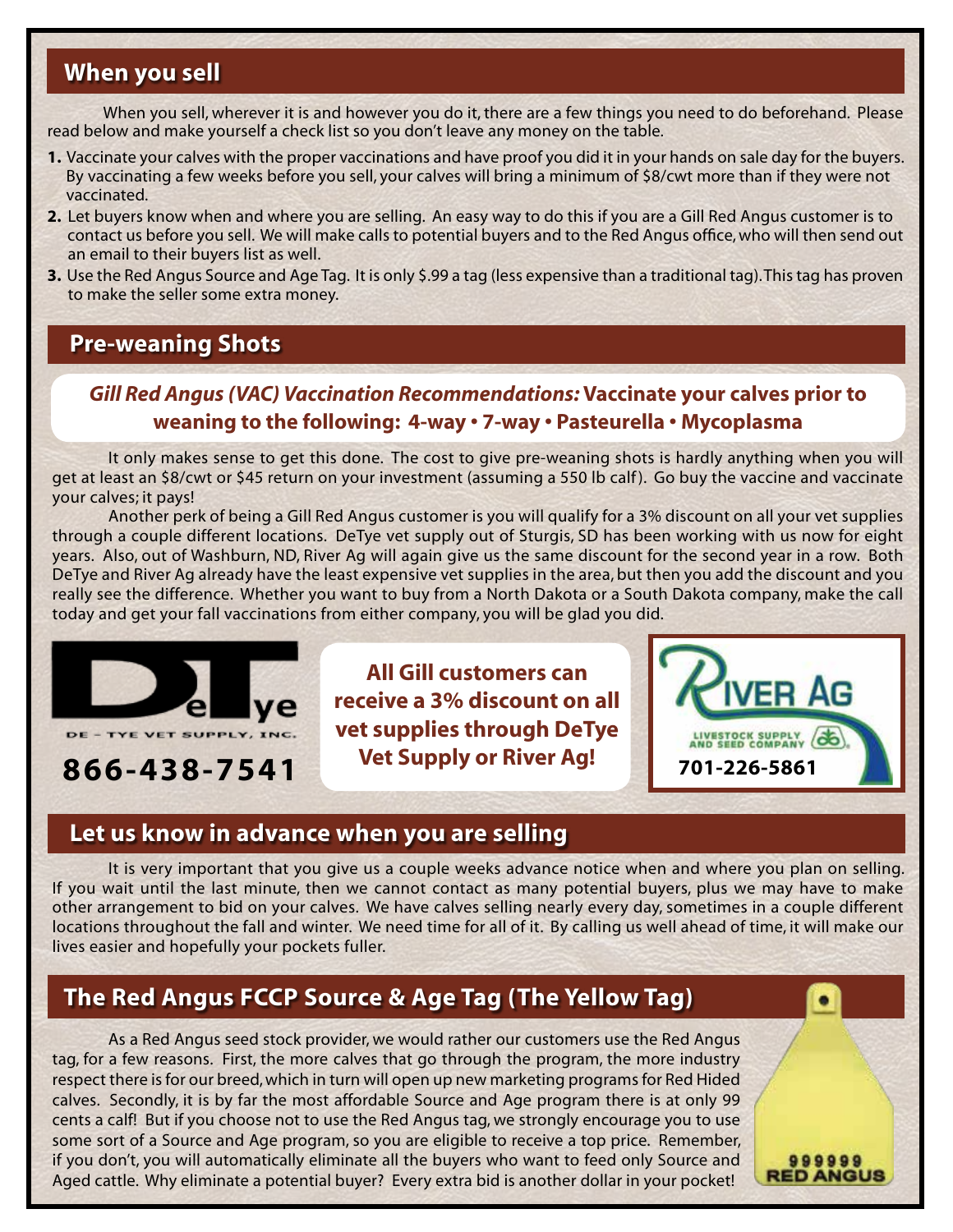# **Gill Red Angus vs. Your Seed Stock Supplier**

There is a lot of competition out there when it comes to selling bulls, no matter what the breed or color you have. Along with the tough competition, there is also some very good genetics being sold and used. Several different breeders out there through artificial insemination are using most of the same genetics. Even though we may not use some of the more popular lines, we have sold two bulls to ABS, one to Select Sires, are partners on two bulls with ABS, one with with Accelerated Genex, and raised the dam to an up and coming star with ABS. So as you can see, good genetics are all over the place. So why should you buy a bull from Gill Red Angus over some other good seed stock supplier throughout the country? Here are a few things to consider that Gill Red Angus does that may be different than your current bull supplier:

- **1.** Experience Gill Red Angus has been raising registered Red Angus now for 33 years.
- **2.** Service Gill Red Angus puts on thousands of miles and hundreds of hours on the phone every year visiting our customers to get to know them a little better and to see if our bulls are doing what they are bred to do.
- **3.** Quality We have an extensive culling routine. Every Fall we sell around 100 cows that are hard to part with, but we feel our replacement heifers will take us where we are going faster.
- **4.** Quality Every year we flush our top quality cow families to bulls that we feel will move our program forward. We annually implant around 100 eggs.
- **5.** Service We either bid on or find bids for all of our customers yearlings and calves to help them earn top dollar.
- **6.** Service In 2011/2012 season, we bid on approximatley 16,000 head and placed 45% of them.
- **7.** Service We deliver bulls free up to the first 300 miles.
- **8.** Service We mail out newsletters to help stay in touch with our customers.
- **9.** Customer Focus Our coming two-year-old bulls are raised to last, as they are never pushed on feed over the winter months and are summered on grass alone.
- **10.** Variety We sell aged advantage coming two year olds and yearling bulls.
- **11.** Volume We sell a large amount of bulls to fill the needs of every size commercial ranch out there.
- **12.** Vet Supply discount All Gill Red Angus customers qualify for discounted vet supplies.
- **13.** Semen discount All customers qualify for discounted semen on Gill Red Angus bulls.
- **14.** Lifestyle We are a family owned ranch. Gill Red Angus consists of 2 brothers and their families plus Dad and Mom. When you call and visit with someone here, you talk to someone that makes a living off this business.

Now take a look at your seed stock supplier and compare who they are and what they do for you. If you think you need a change, I invite you to look at our program. I truly believe that we have the best customer service in the industry and some of the best cattle in this great breed.

# *The Gill Red Angus Customer Service Program...#1 in the Industry!*

## **Our commitment to you**

We, as your seedstock supplier, are committed to helping you by supplying you with the best possible product, as well as the best possible service. We spend a lot of time on the road and on the phone visiting with new and old bull customers. We want to know how our bulls are working for you, how they hold their condition, and how their offspring develops. We feel this is extremely important, as we need to understand and learn from you how to improve our genetics. We also feel it is important to visit with you all so we get to know you a little better. Another way we are committed to you is by visiting with calf buyers and feeders. We spend A LOT of time on the phone trying to generate interest, as we are committed to helping you get paid well for your calves. This has made a huge impact on the prices you are all receiving. We also formed an alliance with a couple vet supply companies. We are working with River Ag out of Washburn, ND and DeTye Vet Supply out of Sturgis, SD. Both of these companies will give you a 3% discount on all vet supplies. What a great way to save a little money. In short, we are committed to helping you make the most money possible!

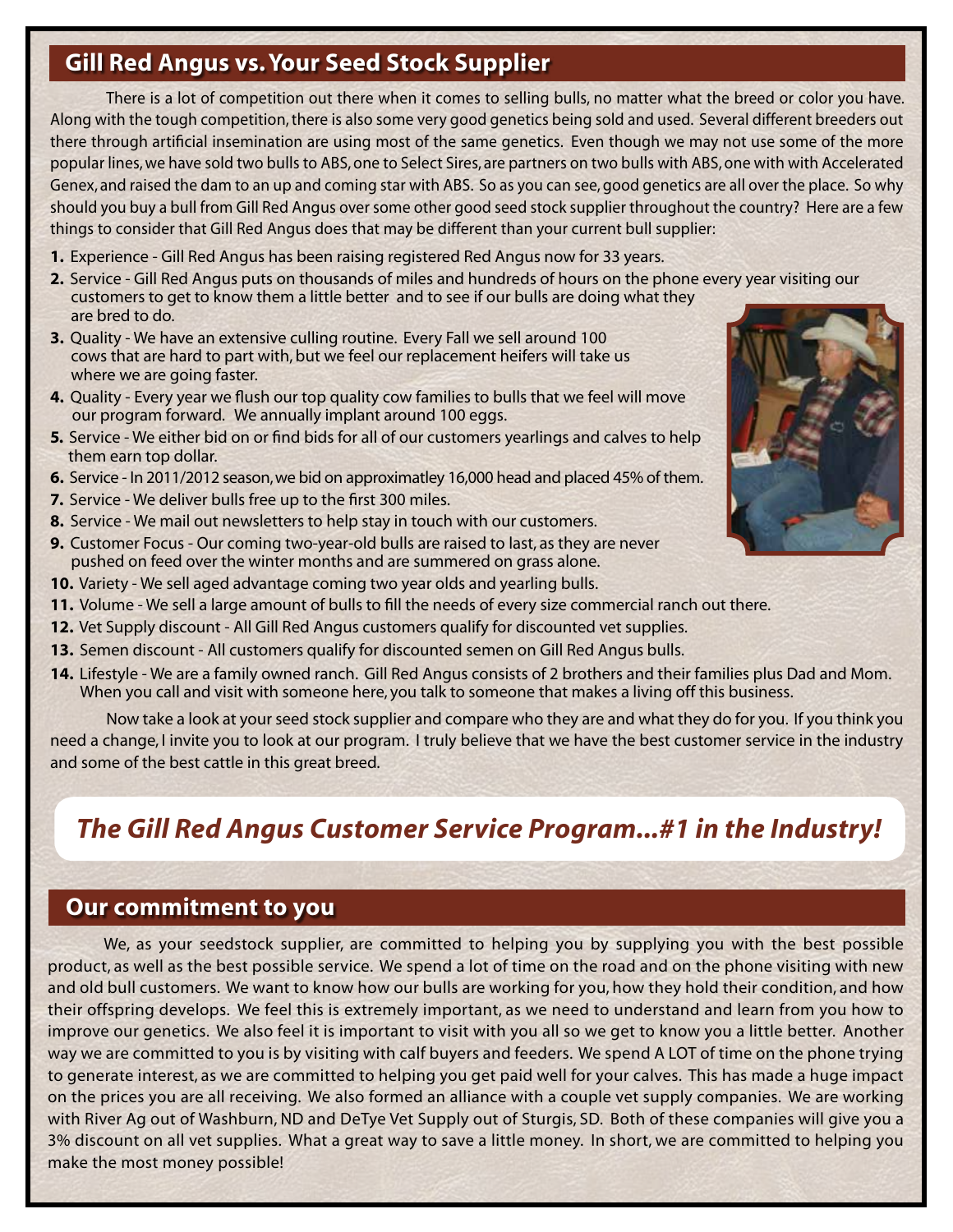# **2012 Sale Report**

- **185 bulls \$4795**
- **104 head of Two year old bulls \$5360**
- **81 head of Yearling bulls \$4070**
- **93 commercial Bred Heifers \$2031**
- **87 commercial open Replacement heifers \$1359**

### **Top Selling Bulls**

#### **Two Year Olds**

- Lot 27 is a LMG Gills Wide Spread son who of had a 78 lbs birth weight and weaned off at 835 lbs and sold to Otto Red Angus from Grace City, ND for \$8750.
- Lot 3 is a son of LMG Gills Vin Diesel 7611 who weaned off at 820 lbs sold to Rodney Frickel from Atkinson, NE for \$8500.
- Lot 99 is a son of PIE Maximizer who has a 73 lbs birthweight and weaned off at 768 lbs and sold to Robert Ziebert from Plankinton, SD for \$8250.
- Lot 8 is another LMG Gills Vin Diesel 7611 son who was born with an 83 lbs birth weight and weaned off at 793 lbs and sold to Ron Opheim from Selby, SD for \$8000.

### **Yearling Bulls**

- Lot 110 is a Six Mile Full Throttle son who has a 78 lbs birth weight and weaned off at 750lbs and sold to Fick Red Angus from Inman, NE for \$10,000.
- Lot 111 is a Lucht Diamond Back son who weaned off at 700 lbs and sold to Dan and Tara Hooper from Merriman, NE for \$8500.
- Lot 114 is another Lucht Diamond Back son who weaned off at 700 lbs and sold to John and Kathy Vliem, Lemmon, SD for \$8250.
- Lot 132 is a Six Mile Sakic son who had a birth weight of 84 lbs and weaned off at 821 lbs who sold to Isaac Graesser, from Colome, SD for \$8250.

#### **Commercial Bred Heifers**

Two groups of 5 both sold for \$2400 with one package selling to Matt Johannes of Riverdale, ND and the other package selling to Bill Anderson of Montpieler, ND.

#### **Volume Buyers were:**

Claymore Ranch of McLaughlin, SD with 9 bulls and 48 Bred heifers Devin & Loren Roseland of Seneca, SD with 8 bulls Sonny Sandquist of Trail City, SD with 7 bulls Bruce Ranch of Hayes, SD with 6 bulls



# **2011 Red Angus Influence ONLY Calf Sale**

In October 2011, Mobridge Livestock and Gill Red Angus put on the first ever Red Angus Influence ONLY calf sale in the country. There were around 4000 head sold that day and it really rang the bell and caught the attention from people all across the country. When we began this sale we had some of the older calf buyers and ranchers tell us it will never work and some were quite negative about it, but we knew better. On sale day, buyers/feeders from all over that don't usually do business at Mobridge Livestock were either on hand, on the phone, or left orders, along with most of the steady Mobridge Livestock calf buyers. We had orders as well and placed 463 calves into feedlots, were contending on 380 other calves and



bid on many more. In addition, we personally got 2 other feeders in the seats who purchased 387 more calves. The steers that day outsold the average of all breeds from all the other SD barns that week while the heifers were the ones that were talked about all across the country. Most of these girls sold as replacement heifers and outsold the steers by \$20/cwt. It truly was fun to see the Red Angus breed and our customers get the respect they deserve!

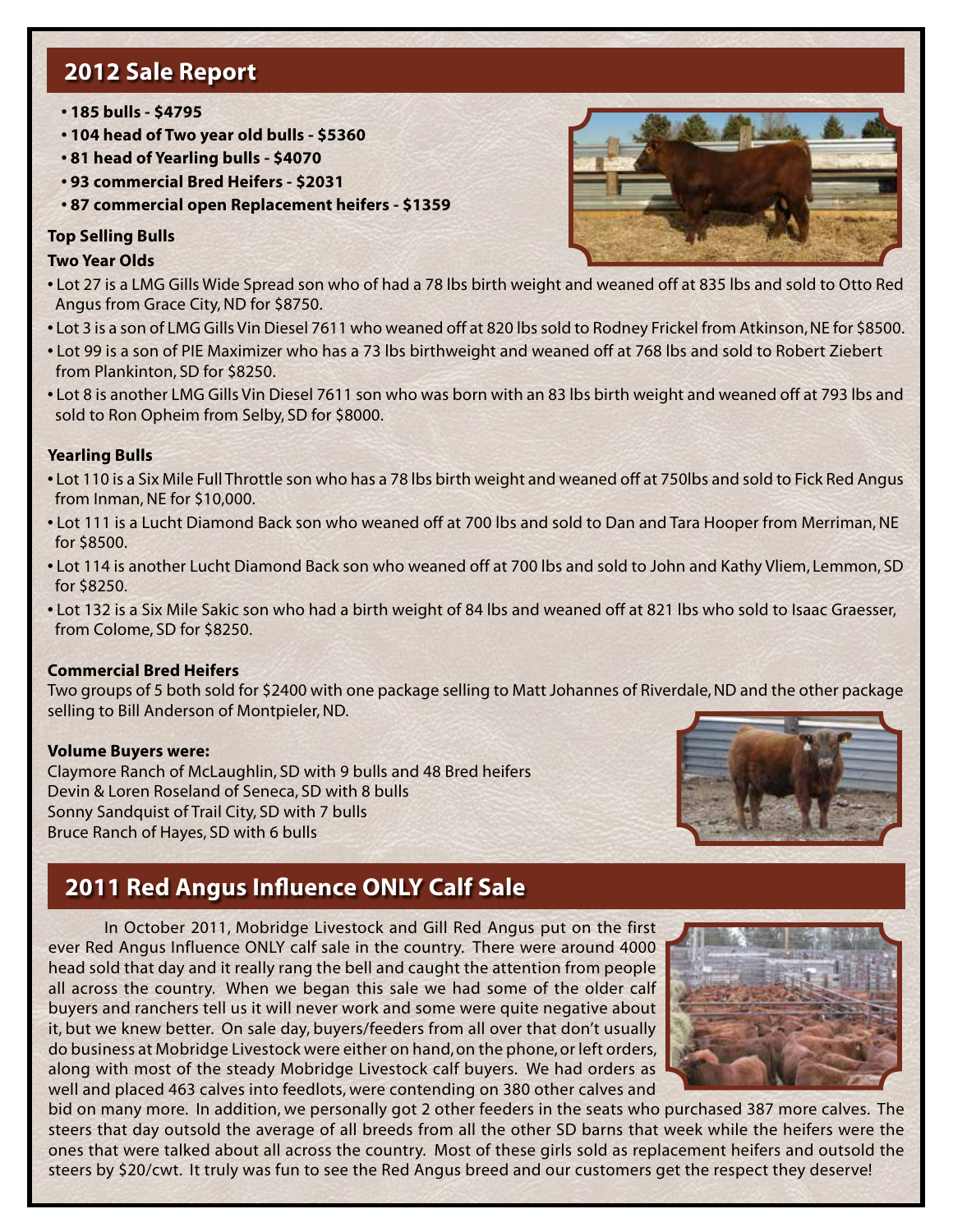# **2012 Red Angus Influence ONLY Calf Sale**

This October we plan on having this exciting sale again. We aren't sure how many calves will be in the sale this year, but if the weather holds out we expect there to be more than last year. At the time of our bull sale this past spring, there were already 1200 head consigned. We have visited with other ranchers who don't normally sell at Mobridge Livestock and they plan on selling there as well. It should be very exciting. I encourage you to come and witness this great event. It will be held on Tuesday, October 23rd. If you have any questions, want to consign, or would like to place an order or two, please give us or the barn a call. Check out the consignments a couple weeks in advance at www.mobridgelivestock.com.



*Be sure to check out our website www.gillredangus.com for the latest information and photos.*

# **Buy your bulls in bulk on February 19, 2013**

#### **Selling: 300 head**

- **100 Two Year Old bulls**
- **100 Yearling bulls**
- **100 Commercial Replacement Heifers (consigned by bull customers)**

We have taken our herd to the next level and now have one of the biggest Red Angus bull sales in the country. In fact, you can probably count on one hand the number of Red Angus sales that are larger than ours. We don't only offer bulls in bulk, but the bulls we sell are the top end as we cull hard on the bulls and their dams all year long. We make

sure the bulls we sell are all real sound, have eye appeal, and have the body structure it takes to make a good feeder calf and replacement heifer. These bulls are made for big country. The coming two-year olds are all raised with soundness in mind. The first winter they are fed to gain 2 lbs a day and then they are turned on grass for the summer months of May through October. We put out some protein for them this summer in August as the grass got quite dry. They will come into the lot in October and get put on a high roughage ration with some distillers grains for energy and protein. The yearling bulls are weaned around Sept. 15 and put in the lot. They are fed to gain between 2.5 and 3 lbs a day. We want them to weigh around 1000 lbs come sale day. We do not get our bulls fat, but make sure they grow to their potential. Whether you need 1 bull or a load of them, we are the location who sells high quality in bulk, both yearling and 2 year old bulls. With the culling we do in both the cow herd and the bull crop, we promise you will not be disappointed in the quality we offer for sale.

#### **Auction Format – Video Sale – What is it?**

Again this year, we will have all the bulls and heifers where we always do on sale day, which is in the pens for you to view. But inside the barn will be several TV's and instead of a sale ring there will be either a projector or a couple big screen TV's. All the bulls will be on video and when it is their turn to sell, their video will come up on the TV's. This worked so well for us last year. No bulls got nervous in the ring, no sawdust got thrown around, the doors stayed shut to keep the warm air in the barn and it saved space for more seating as it takes less room for TV's than it does for a big ring. With having a video sale, everyone can sit inside the heated barn and enjoy the sale.